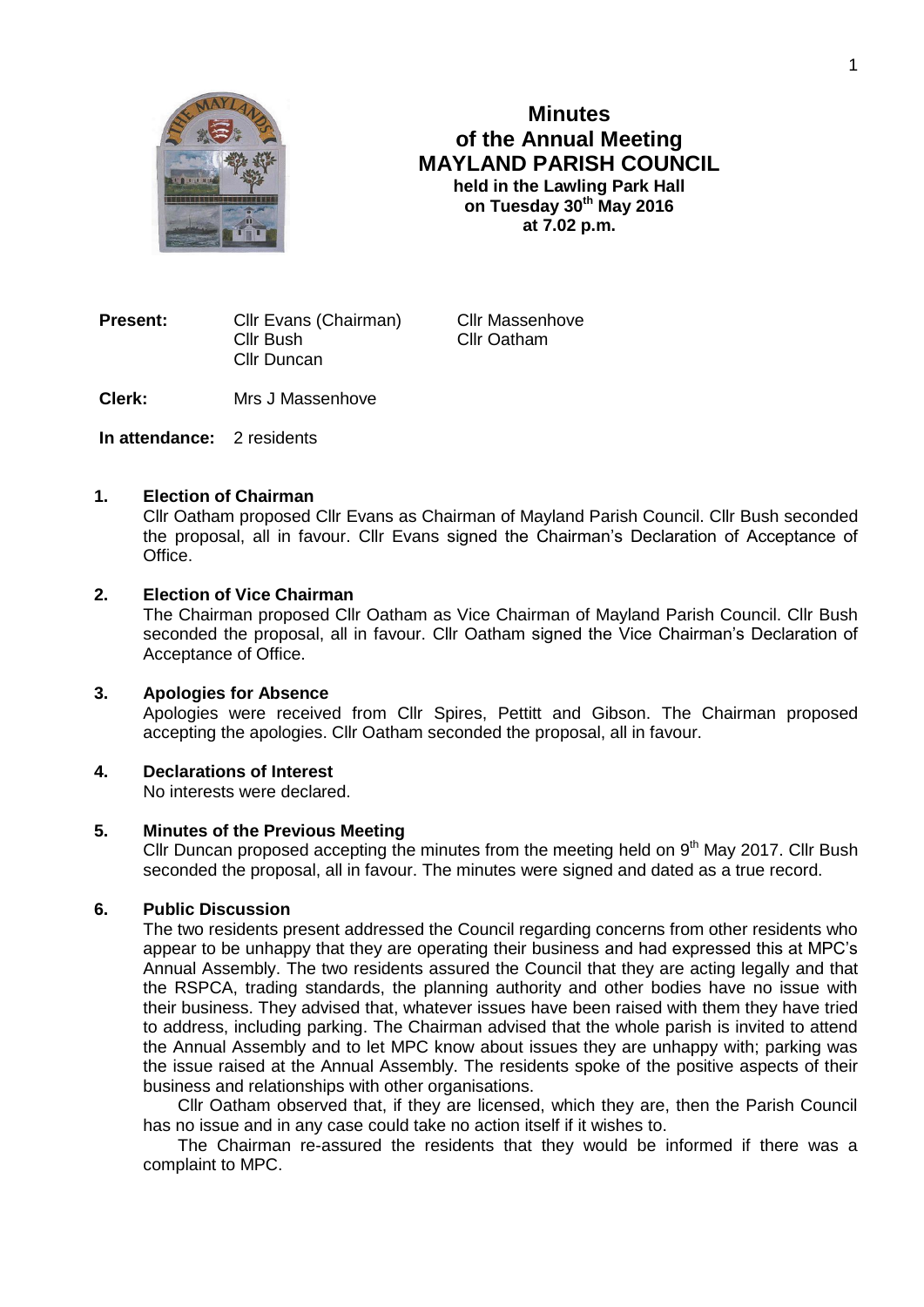# **7. Terms of Reference of Committees**

Lawling Park Committee – no changes required. Neighbourhood Plan Committee – no changes required. Personnel Committee - no changes required.

### **8. Committee Membership**

Cllr Oatham proposed the discharge of powers to the committees and maintaining the status quo regarding membership of the committees, Cllr Massenhove seconded the proposal, all in favour. Motion carried, committee membership remains as follows: -

- Lawling Park Committee Cllr Bush, Cllr Duncan, Cllr Evans, Cllr Oatham, Cllr Pettitt, Cllr Spires
- Neighbourhood Plan Committee Cllr Duncan, Cllr Evans, Cllr Gibson, Cllr Spires Cllr Pettitt (substitute member)
- Personnel Committee Cllr Evans, Cllr Oatham, Cllr Pettitt

### **9. Standing Orders**

Nothing to amend.

#### **10. Financial Regulations**

The Clerk advised that an increased petty cash float would be helpful. The Chairman proposed increasing the petty cash float to £150. Cllr Duncan seconded the proposal. All in favour. Clerk to action and to record this in the Financial Regulations [Financial Regulation 6.21.a].

Cllr Oatham wished his disagreement to be recorded with regard to the sum available to the Clerk for purchases of paint, stationery etc. being 'open–ended'. He expressed a preference for such expenditure to require regular approval.

# **11. Appointment of Representatives**

The following appointments of representatives to specific areas of interest were agreed: -

- Emergency Officer Clirs Evans and Pettitt
- Police Liaison Officer none
- School Governor **none**
- Transport Representative Cllr Duncan
- Dengie hundred Group of Parish Councils Cllr Gibson
- Henry Gilder Trust Mrs Jean Hawkes
- 
- 
- Coastal Community Team Cllr Oatham

# **12. Subscriptions**

Deferred to next meeting.

#### **13. Complaints Procedure** Nothing to amend.

### **14. Freedom of Information and Data Protection**

Nothing to amend. Clerk to verify that the Council's CCTV is covered by its registration with the Information Commissioner.

#### **15. Record Retention Policy**

The Clerk advised adding water hygiene records to this document. A retention period of four years was agreed for these. Clerk to update Record Retention Policy accordingly.

#### **16. Meeting Dates**

Planning Clir Evans CCTV CCTV Clirs Oatham and Bush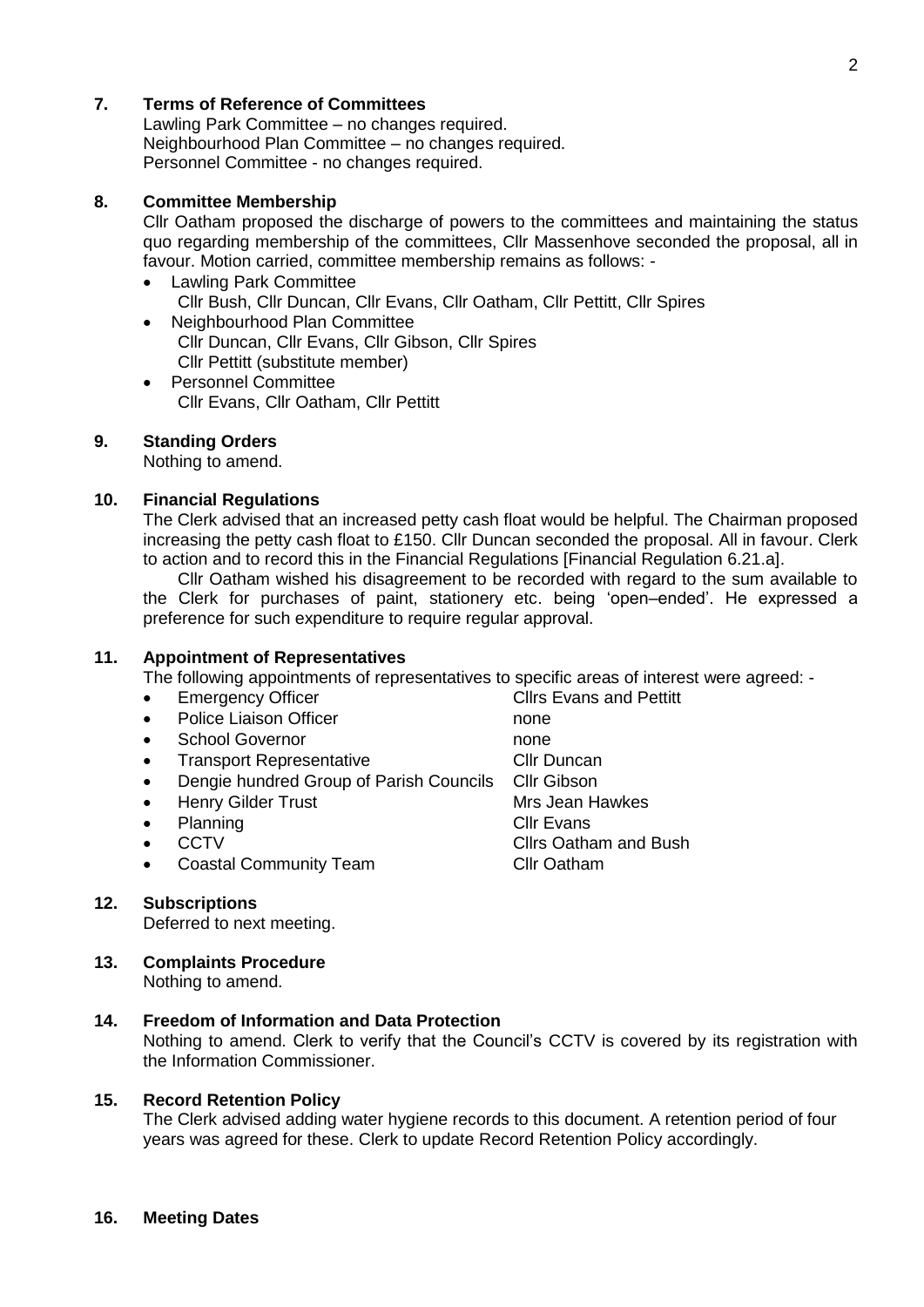The Chairman proposed agreeing the draft list of meeting dates for 2017-18. Cllr Massenhove seconded the proposal, all in favour.

### **17. Finance and Risk Assessment**

The internal auditor's report and its recommendations were noted. The recommendations involve: -

- the use of a risk assessment template to ensure all risks are checked and to keep a signed copy with the minutes
- consideration of training for new councillors.

Review of direct debits was deferred until the changed electricity contracts are fully in place, in order that a clearer representation may be seen.

Cllr Massenhove proposed appointing ASAP Office Services as internal auditor. The Chairman seconded the proposal, all in favour. Motion carried.

Review of the Financial and General Risk Assessment is deferred pending updating of the document.

A cheque was signed for payment for the supply and installation of the hall curtains. It was noted that the stage curtain supplier was inconvenienced by having to attend the hall twice as the hall was not ready on his first visit. The Council did not wish to inconvenience him further by delaying payment until June when the next scheduled payments list will be dealt with.

### **18. Annual Governance Statement**

The annual governance statement was read aloud from the Annual Return. Cllr Massenhove proposed accepting the statement. Cllr Duncan seconded the proposal. All in favour. Section 1 of the Annual Return was duly signed by both the Chairman and the Clerk (RFO).

### **19. Accounting Statements**

The accounting statements were read aloud from the Annual Return. Cllr Massenhove proposed accepting the statements. Cllr Duncan seconded the proposal. All in favour. Section 2 of the Annual Return was duly signed by both Chairman and the Clerk (RFO). Clerk to submit the Annual Return to the external auditor.

# **20. Councillor Vacancy**

It was noted that the current councillor vacancy is being advertised on the parish noticeboards and website and in the June edition of the Maylands Mayl. A closing date of  $7<sup>th</sup>$  June has been specified.

*Discussion of insurance was deferred until later in the meeting, but is minuted in its original agenda position for ease of reference.*

#### **21. Insurance**

All councillors had received an e-mailed copy of the amended new policy schedule document.

Cllr Massenhove proposed approving the documents subject to the Clerk trying to improve coverage by adding £5,000 contents cover for Lawling Park Hall, but if unable to secure contents cover accept the policy anyway and address contents cover separately. The Chairman seconded the proposal, all in favour. Clerk to action.

It was noted that, in addition to the routine inspection of the electrical installation in Lawling Park Hall, a quotation should be obtained for inspection of outdoor electrical installations. Clerk to action.

# **22. Planning**

The following applications were considered and comment to the Planning Authority agreed: -

 HOUSE/MAL/17/00510 Single storey side extension 61 Nipsells Chase Mayland Essex CM3 6EH